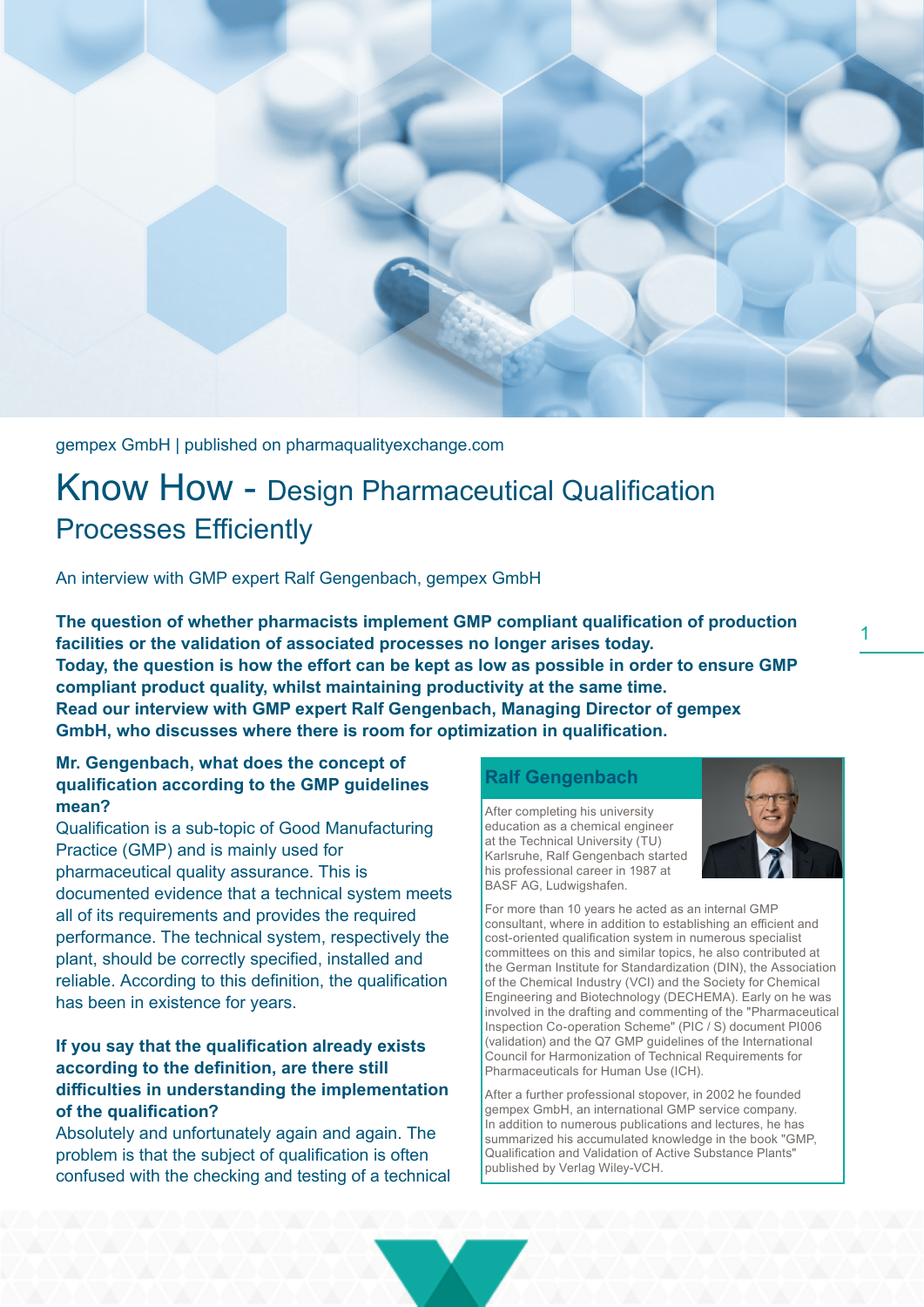**Ucilit aut re, que la dunt, alignis archit alis** system. A qualification is documented evidence of a desired condition and is not a test of a system, when all errors in the engineering area have been fixed. A nice example is a typical vacuum cleaner salesman: He demonstrates the suction power of his device at the trade fair without first testing it on site. If he were to document the suction power, we would speak of a qualification. device or software. This means that ideally, the qualification only begins after successful testing and

# A nice illustrative example. An interim question: How does the pharmaceutical manufacturer ensure that the equipment of the supplier/service provider works perfectly within the utaspis ut reri denda dere nat volor sus maxime reptata temqui derumet untiberiatem imaio. Liandus, **framework of its qualification?**

The pharmaceutical manufacturer can delegate the task of qualification to its suppliers, but ultimately **Ucilit aut re, que la dunt, alignis archit alis** purpose of qualification and therefore has the corresponding responsibility to provide evidence. the pharmacist remains responsible for providing evidence of correct performance. As a customer, the pharmaceutical manufacturer must therefore check and formally approve all documents that serve the



even the manufacturer to refer to the technical test documents restriction in the community of the system suppliers or the engineering<br>
of the system suppliers or the engineering department - provided that they ensure beforehand Facius and the commissions are calluded and the relevant specifications. Facius and commissions allow a reference to the technical regulations allow a reference to the technical less created checklists and sometimes repeated tests as far as it could. Today, the authorities and

## **That means the documentation of the qualification does not have to be as extensive as it is often assumed?**

orten assumeu*r*<br>Exactly. The more good and solid technical documents such as standardized design drawings or function plans available (these should be used as a proof basis), the fewer documents have to be prepared in the qualification. This makes the qualification process leaner and many times more efficient.

## Why is there room for interpreting the specifications and implementing them?

Good Manufacturing Practice provides general guidelines and not detailed standards as to what to look out for in an individual system. The field of devices, systems and technologies that are used in the pharmaceutical industry is so broad that there cannot be a standard for every technical system. In fact, I myself only know one ISO standard for a technical device in relation to the subject of qualification, which also makes suggestions for documentation. Due to this variety of systems, it will not be realistic or possible to write a standard for carrying out the qualification for each system, e.g. a dosage, a scale, a filling, etc. The guidelines are therefore kept general and consequently the task of testing should be left to the engineers and thus often to the system manufacturers; the qualification should then refer to it.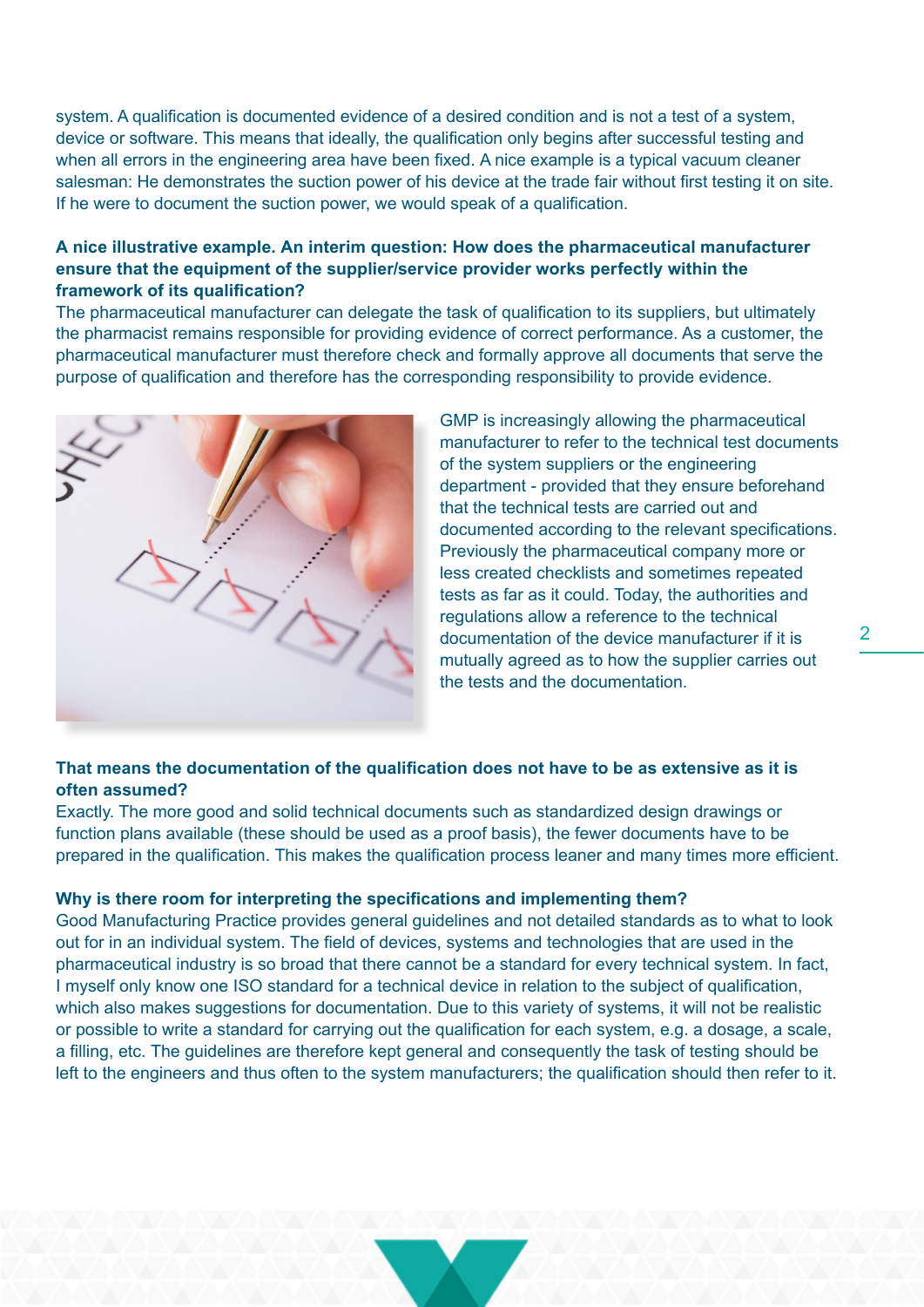#### **Ucilit aut re, que la dunt, alignis archit alis What do you see as the greatest challenge in terms of qualification - especially when errors occur?**

If the qualification is purely an obligation to provide evidence, then the prerequisite for this is a highquality, technical product. If errors from Good Engineering Practice (GEP) creep in during qualification, the qualification process becomes very complex and many times more expensive than if the errors were discovered and eliminated as part of the GEP. Why? If the engineers or technicians in the factory have completed a system and discover an error while performing the functionality test, then this error is corrected or, if necessary, repaired. The responsible technician can tick the checklist that is often used.<br>— This is the usual troubleshooting in the technical field.

ne estibusdae non net omn error interpretation must be carried out, which can easily result in five to six pages of documentation. departments, including the manufacturer and the quality unit. However, if the error were to appear in the course of qualification, it is a deviation in the sense of GMP and no longer a "simple" error. This means that an extensive root cause research and an extensive It is then important to edit these pages, fill them in and let them circulate in the various specialist

The bottom line: The worse the engineering process is, i.e. there is no Good Engineering Practice (GEP), the more complex the qualification process becomes.

#### Is the elimination of errors within the qualification more of an isolated case?

uncommon, especially when it comes to larger untiberiatem images when it comes to larger projects. This is mostly due to the issue of time deliver products quickly, final tests or inspections and the state of inspections of the state of ideas or inspections of the state of the state of the state of the state of the state of the state of the state of the state are consciously or unconsciously pushed into **are all and until the sus many pushed into** the qualification. The sum version of the sum vertex in the sum version of the sum version of the sum version of the sum version of the sum version of the sum version of the sum version of the sum version of the sum versio pressure. In order to act quickly and to be able to

From our many years of experience, we can say that postponing the tests has the opposite effect: the costs and the planned project duration are many times higher or longer. An example: We supervised a project to qualify an autoclave that is used for



sterilization. Such a qualification usually takes four to six weeks. Due to the many technical errors that emerged in the qualification, the project ultimately lasted six months, which actually led to production<br>Lesses allufative talks we have a second into fail factlie was see losses. Unfortunately, we have seen projects fail for this reason.

**venimus ventust ut aut laudae nimolorem cone vit voloruptus comnim doluptate in porione**  The key to efficient qualification is therefore good engineering.

#### **si dolores mos dicil ea volor sinci deribus estrum eos nos aut expe volupta esecto volores The risk analysis is the central tool of qualification. What do you need to consider?**

**tected**, content The authorities expect pharmaceutical manufacturers to focus on the critical elements during qualification. Aim is to ensure that the pharmaceutical manufacturer understands its process absolutely and does not create documents just like that, but has a targeted overview of the risks of the individual systems and their effects on the entire process or the end product. The pharmaceutical industry today speaks of the so-called CQAs and CPPs. CQAs are "Critical Quality Attributes" - critical properties of a product or intermediate product at a specific process point. The CPPs, the critical process parameters, are derived from these properties. These parameters are the requirements for a system, e.g. temperature or pressure. As an example: By means of a risk analysis, the critical points in the interaction between the scales, dosing unit and a pump are considered and then the focus is on these parameters during the qualification. The risk analysis therefore helps to concentrate on these critical points and thus reduces the qualification effort to the essentials.